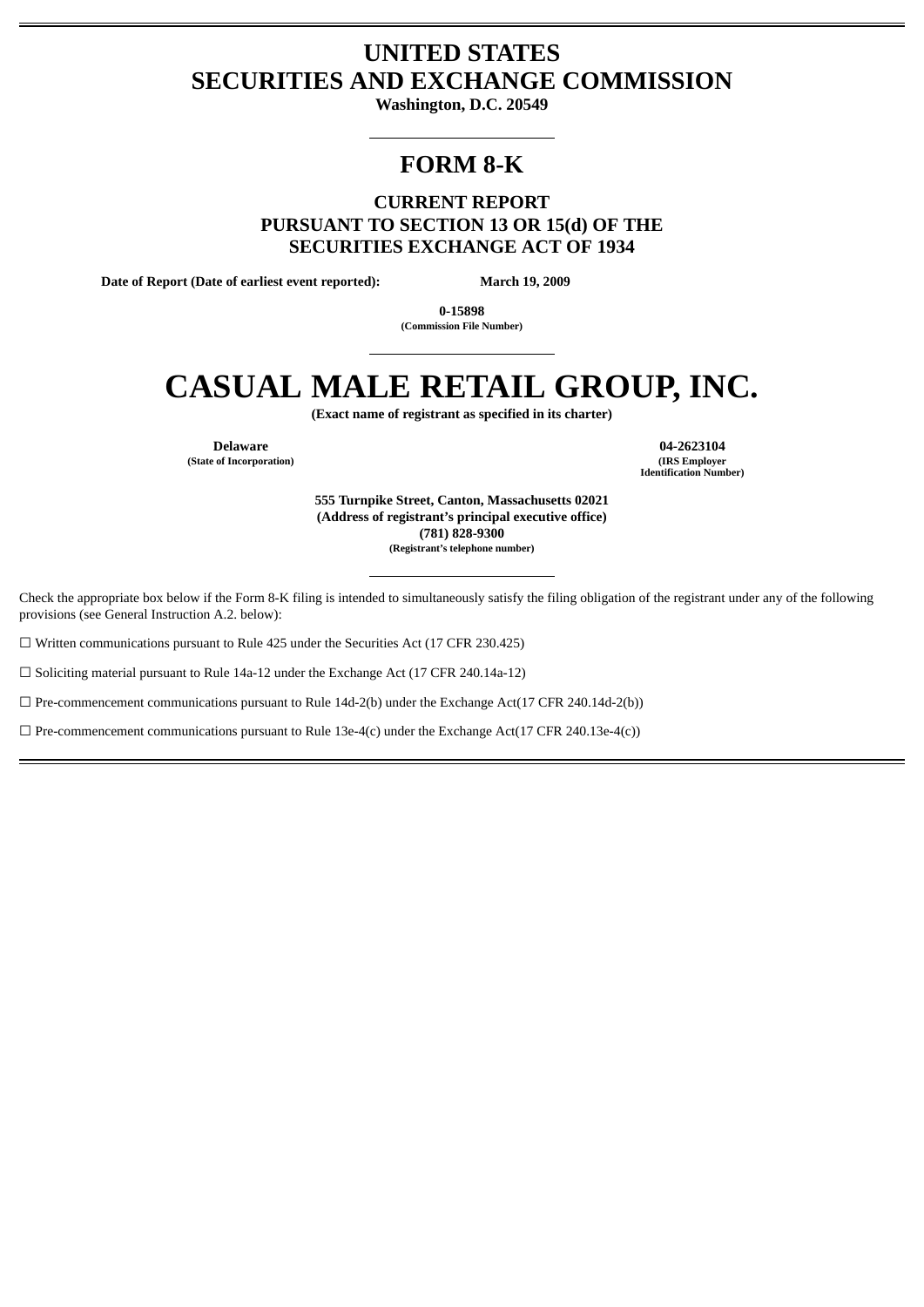### **Item 2.02 Results of Operations and Financial Condition.**

On March 19, 2009, Casual Male Retail Group, Inc. (the "Company") issued a press release announcing the Company's sales and results of operations for the fourth quarter and fiscal year 2008. A copy of this press release is attached hereto as Exhibit 99.1.

#### **Item 9.01 Financial Statements and Exhibits.**

(d) Exhibits

# **Exhibit No. Description**

99.1 Press release announcing sales and operating results for the fourth quarter and fiscal year 2008.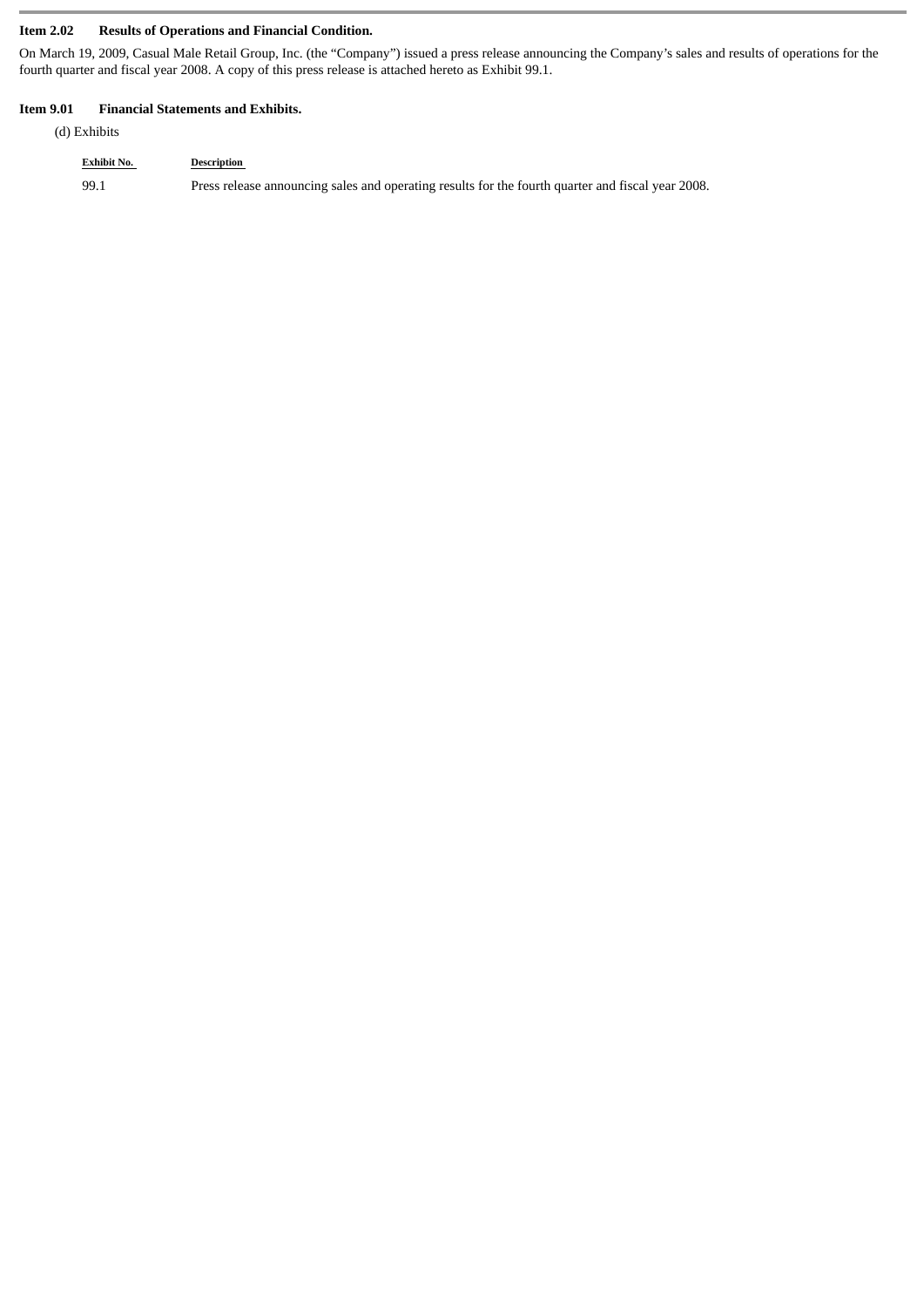## **SIGNATURES**

Pursuant to the requirements of the Securities Exchange Act of 1934, the registrant has duly caused this report to be signed on its behalf by the undersigned, thereunto duly authorized.

# CASUAL MALE RETAIL GROUP, INC.

By: /s/ DENNIS R. HERNREICH

Name: Dennis R. Hernreich Title: Executive Vice President and Chief Financial Officer

Date: March 19, 2009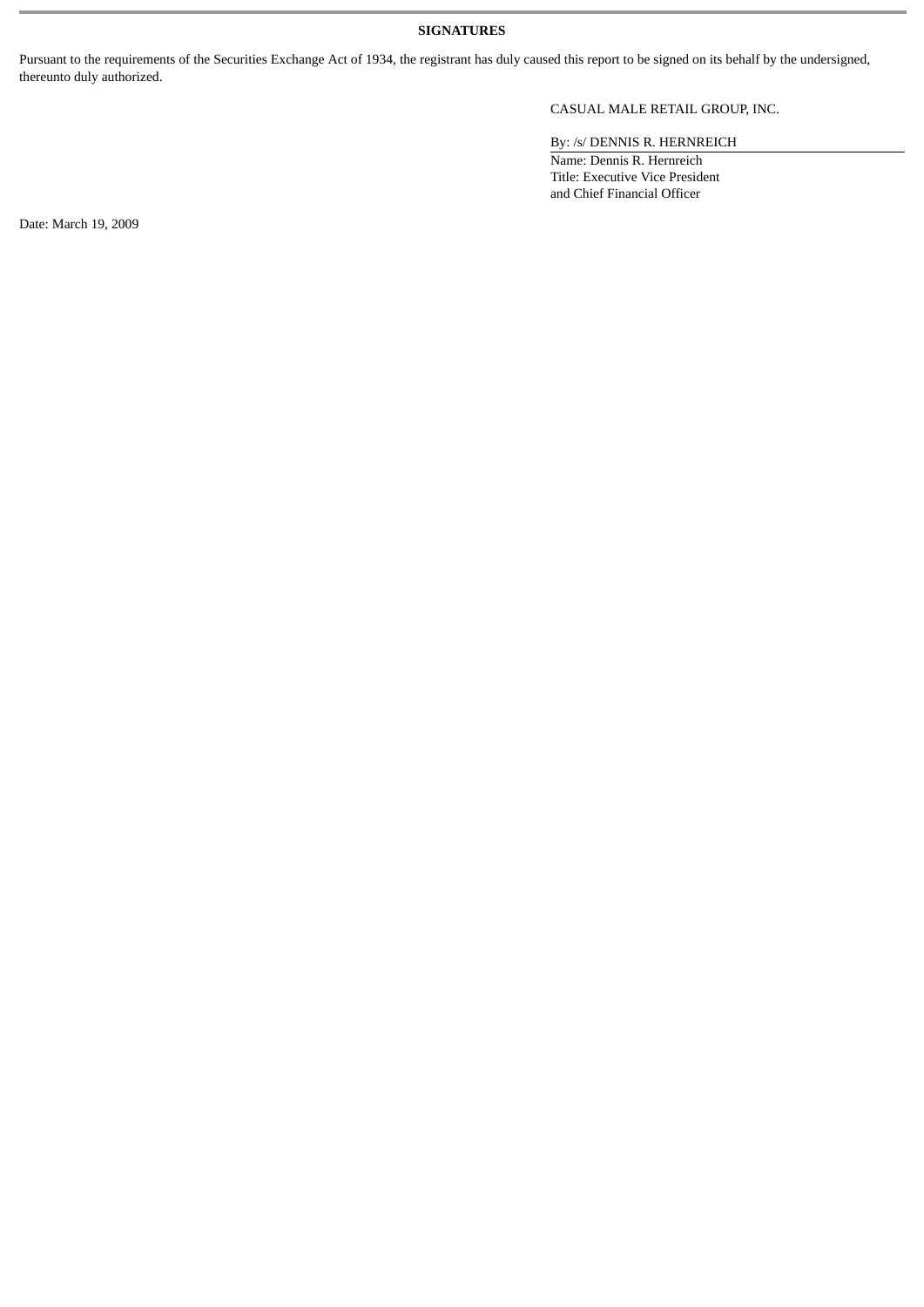

For Information, Contact:

Jeff Unger Vice President of Investor Relations Casual Male Retail Group, Inc. 561-482-9715

Andrew Bard Weber Shandwick 212-445-8368

#### **CASUAL MALE RETAIL GROUP, INC. REPORTS FOURTH QUARTER AND FISCAL 2008 RESULTS**

2008 Sales Decline by 4.3%, EPS of (\$0.18) vs. \$0.01, Excluding Impairment & Other Charges of \$2.46 per share

**CANTON, MA, (March 19, 2009)** — Casual Male Retail Group, Inc. (NASDAQ: "CMRG"), retail brand operator of *Casual Male XL*, *Rochester Clothing*, *B&T Factory Direct*, *Living XL* and *Shoes XL*, announced today its sales and operating results for the fourth quarter and fiscal year ended January 31, 2009 ("fiscal 2008").

Overall, total sales for the fourth quarter of fiscal 2008 decreased 8.1% to \$123.1 million, and for fiscal 2008, total sales decreased 4.3% to \$444.2 million. Comparable sales for the fourth quarter and fiscal year 2008 decreased 9.3% and 4.3%, respectively.

Our net loss for the fourth quarter of fiscal 2008 was \$108.0 million, or \$(2.61) per diluted share, and for the fiscal year 2008, our net loss was \$109.3 million, or \$(2.64) per diluted share. In the fourth quarter of fiscal 2008, the Company recorded total non-cash impairment-related charges of approximately \$100.0 million, consisting of an aggregate write-down of \$71.4 million for the impairment of goodwill, intangibles and long-lived assets, and a charge of \$28.6 million for the establishment of a full valuation allowance against our deferred tax assets. In addition, results for fiscal 2008 also include approximately \$2.0 million, or \$(0.05) per diluted share, of non-recurring charges relating primarily to accelerated stock option expense. These charges have no impact on the Company's future business operations, its credit facilities which contain no financial covenants, or the liquidity available to the business. The Company's credit facility matures October 29, 2011 and provides for a total commitment of up to \$110 million, limited by the underlying collateral asset value, with interest rates currently averaging LIBOR plus 166 basis points.

Excluding the impact of the aggregate \$102.0 million of charges, the non-GAAP adjusted net loss for the fourth quarter of fiscal 2008 was \$6.0 million, or \$(0.14) per diluted share, as compared to net income of \$0.6 million, or \$0.02 per diluted share, for the fourth quarter of fiscal 2007. For fiscal 2008, the non-GAAP adjusted net loss, excluding the charges of \$102.0 million, was \$7.3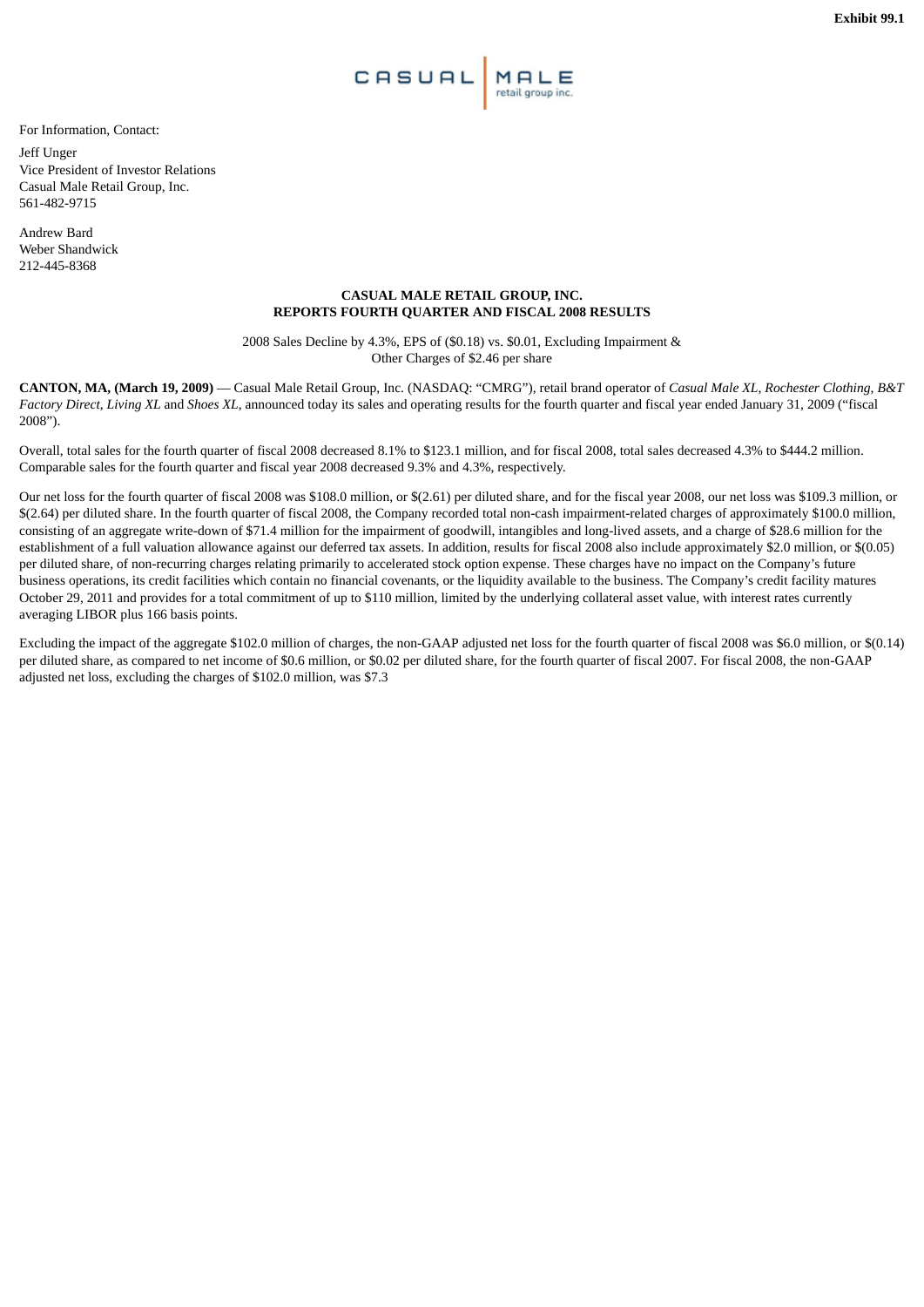million, or \$(0.18) per diluted share, as compared to net income of \$0.4 million, or \$0.01 per diluted share, for fiscal 2007.

David Levin, President and CEO, stated, "Last year was the most challenging retail environment in my more than 30 years as a retailer. However, CMRG has a dominant market position in its retail sector and the Company's long-term prospects for growth and profitability remain promising. The Company's primary focus has been to maintain a strong liquidity position by generating free cash flow and managing inventory levels. Despite missing our sales plan by \$40 million, we were still able to generate \$10.6 million in free cash flow and reduce inventory by \$19 million. We have analyzed our business model and have made significant changes that we believe will allow CMRG to withstand the current economic environment. In light of these changes, we expect to continue to generate free cash flow and again reduce inventory, without compromising our market position."

Dennis Hernreich, EVP and COO/CFO, added, "In spite of the drop in sales of 4.3% for fiscal 2008 and 9.3% during the holiday season, the Company's inventory levels were reduced by 16%, and free cash flow improved by over \$20 million from 2007. The Company's debt levels were reduced by \$7 million during the year and the liquidity under our bank lines remains in excess of \$30 million. In 2009, the Company expects to generate between \$10-15 million of free cash flow, despite a planned significant drop in sales, by appreciably improving merchandise margins as a result of carefully managing inventory levels, reducing SG&A by 9%, and further reducing capital expenditure levels to approximately \$5 million."

Investors are invited to listen to a broadcast of the Company's conference call to discuss its fiscal 2008 earnings results. The conference call will broadcast live today, Thursday, March 19, 2009 at 9:00 a.m. Eastern Time at www.casualmalexl.com and then click on the investor relations icon. The call will be archived online within one hour after its completion. Participating in the call will be David Levin, President and Chief Executive Officer, and Dennis Hernreich, Executive Vice President, Chief Operating Officer and Chief Financial Officer.

During the conference call, the Company may discuss and answer questions concerning business and financial developments and trends. The Company's responses to questions, as well as other matters discussed during the conference call, may contain or constitute information that has not been disclosed previously.

*In addition to the financial measures prepared in accordance with generally accepted accounting principles (GAAP), our above discussion refers to a non-GAAP net loss of \$6.0 million, or \$(0.14) per diluted share for the fourth quarter of fiscal 2008 and a non-GAAP net loss \$7.3 million, or \$(0.18) per diluted share for fiscal 2008. These results exclude the \$71.4 million in non-cash impairment charges related to the write-down of goodwill, intangibles and long-lived assets, a non-cash charge of \$28.6 million for the establishment of a full valuation allowance against our deferred tax assets and \$2.0 in non-recurring charges for accelerated stock compensation expense and severance. The Company believes that the inclusion of non-GAAP net loss for both the fourth quarter and fiscal year 2008 is a meaningful measure of the Company's operating performance, especially when comparing such results to previous periods or forecasts. However, these non-GAAP financial measures included in this press release are not meant to be considered superior to or as a substitute for results of operations prepared in accordance with GAAP. The following table shows the reconciliation of the net loss for the fourth quarter and fiscal year 2008, on a GAAP basis, to the non-GAAP measures referred to above.*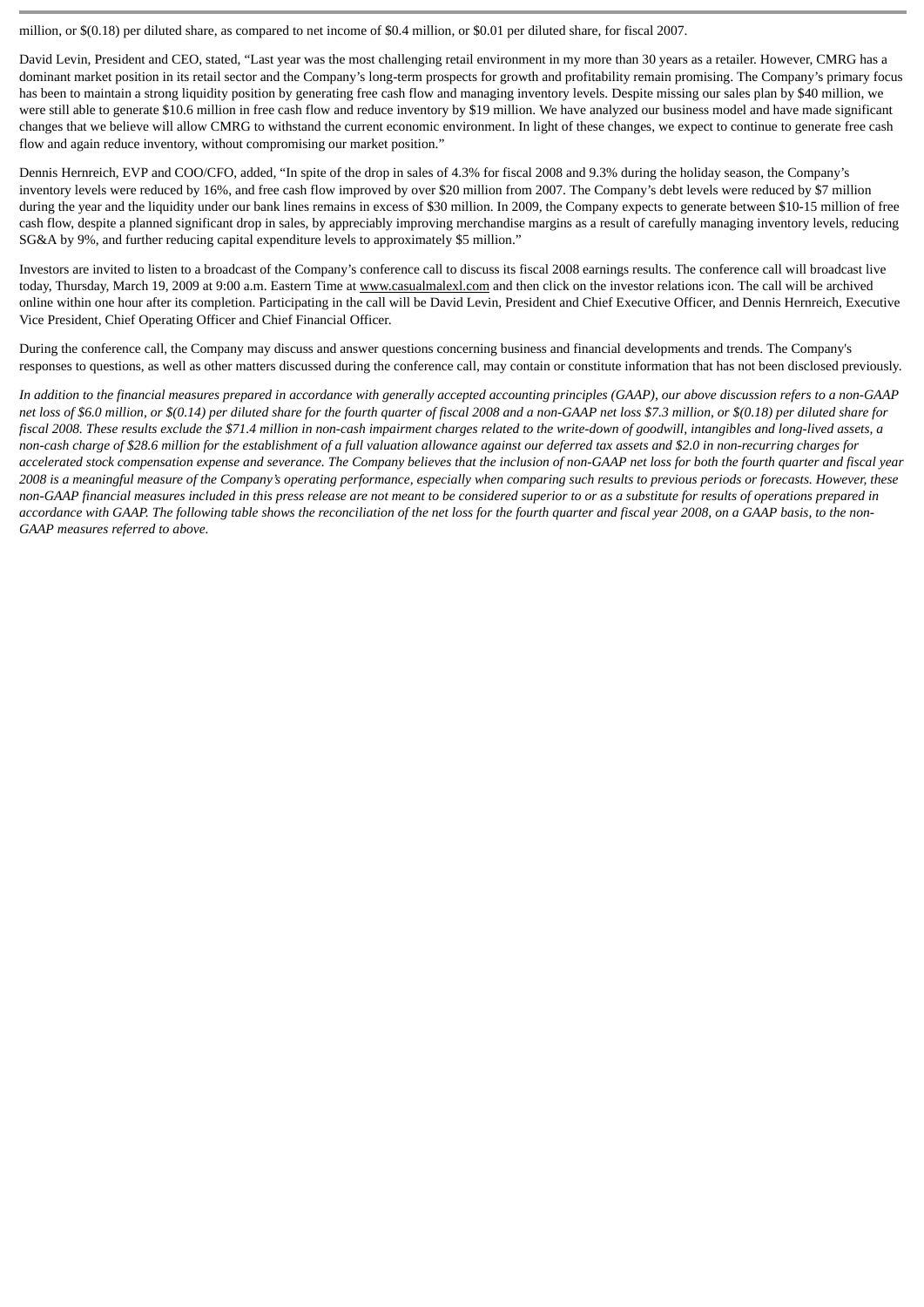| (in millions, except for earnings per share(EPS) amounts) |            | Fourth quarter ended<br><b>January 31, 2009</b> |        |           |                 | <b>Fiscal year ended</b><br><b>January 31, 2009</b> |  |  |  |
|-----------------------------------------------------------|------------|-------------------------------------------------|--------|-----------|-----------------|-----------------------------------------------------|--|--|--|
|                                                           |            | Diluted EPS (1)                                 |        |           | Diluted EPS (1) |                                                     |  |  |  |
| Net loss, as reported on a GAAP basis                     | \$(108.0)  | Φ                                               | (2.61) | \$(109.3) |                 | (2.64)                                              |  |  |  |
| Provision for impairment of assets, including goodwill    | 71.4       |                                                 | 1.72   | 71.4      |                 | 1.72                                                |  |  |  |
| Non-recurring charges for acceleration of stock           |            |                                                 |        |           |                 |                                                     |  |  |  |
| compensation expense and severance                        | 2.0        |                                                 | 0.05   | 2.0       |                 | 0.05                                                |  |  |  |
| Provision to establish valuation allowance for taxes (1)  | 28.6       |                                                 | 0.70   | 28.6      |                 | 0.69                                                |  |  |  |
| <b>Adjusted net loss, non-GAAP basis</b>                  | (6.0)<br>Φ | S                                               | (0.14) | (7.3)     | S               | (0.18)                                              |  |  |  |
| Weighted average shares outstanding – diluted (1)         |            |                                                 | 41.4   |           |                 | 41.4                                                |  |  |  |

*(1) Due to the operating losses of the Company and establishment of a valuation allowance against the Company's deferred tax assets, no provision or benefit was recognized by the Company in fiscal 2008 with respect to any of these items.*

*The above discussion also refers to non-GAAP free cash flow of \$10.6 million for fiscal 2008 and estimated non-GAAP free cash flow of \$10.0 to \$15.0 million for fiscal 2009. The presentation of non-GAAP free cash flow is not a measure determined by GAAP and should not be considered superior to or as a substitute for net income (loss) or cash flows from operating activities or any other measure of performance derived in accordance with GAAP. In addition, all companies do not calculate non-GAAP financial measures in the same manner and, accordingly, "free cash flows" presented in this release may not be comparable to similar measures used by other companies. The Company calculates free cash flows as cash flow from operating activities (\$23.2 million in 2008) less capital expenditures (\$12.6 million in 2008). The projected free cash flow for fiscal 2009 consists of an estimated \$15.0 to \$20.0 million of cash flow from operating activities less estimated capital expenditures of \$5 million.*

Casual Male Retail Group, Inc., the largest retailer of big and tall men's apparel with operations throughout the United States, Canada and Europe, operates 467 Casual Male XL retail and outlet stores, 27 Rochester Clothing stores, and direct to consumer businesses which include several catalogs and e-commerce sites. The Company is headquartered in Canton, Massachusetts, and its common stock is listed on the NASDAQ Global Market under the symbol "CMRG."

*Certain information contained in this press release, including the Company's expectations regarding fiscal 2009, constitutes forward-looking statements under the federal securities laws. The discussion of forward-looking information requires management of the Company to make certain estimates and assumptions regarding the Company's strategic direction and the effect of such plans on the Company's financial results. The Company's actual results and the implementation of its plans and operations may differ materially from forward-looking statements made by the Company. The Company encourages readers of forward-looking information concerning the Company to refer to its prior filings with the Securities and Exchange Commission, including without limitation, its Annual Report on Form 10-K filed on March 26, 2008, that set forth certain risks and uncertainties that may have an impact on future results and direction of the Company.*

*Forward-looking statements contained in this press release speak only as of the date of this release. Subsequent events or circumstances occurring after such date may render these statements incomplete or out of date. The Company undertakes no obligation and expressly disclaims any duty to update such statements.*

*[tables to follow]*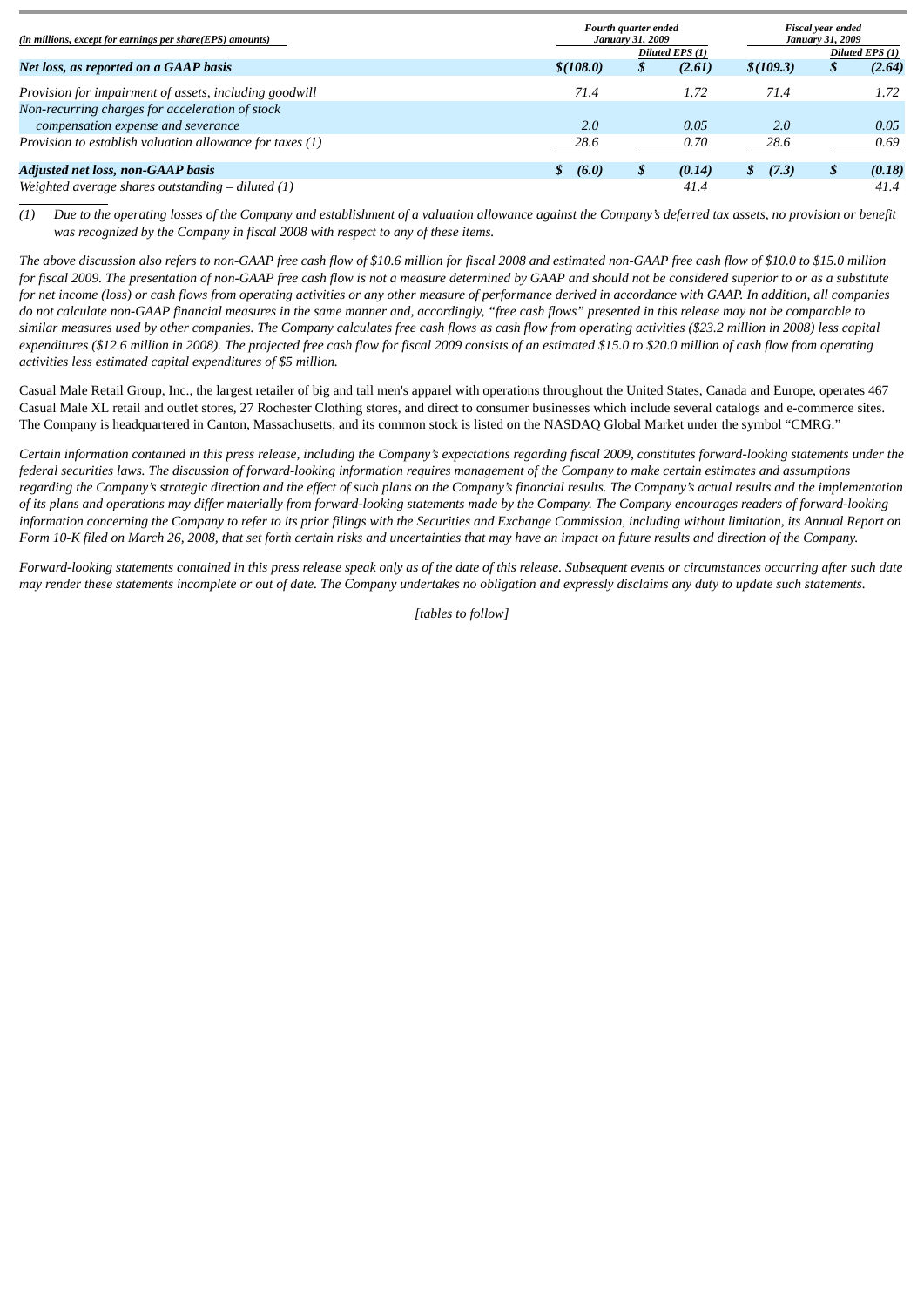#### CASUAL MALE RETAIL GROUP, INC. CONSOLIDATED STATEMENTS OF OPERATIONS (In thousands, except per share data)

|                                                              |                         | For the three months ended |                  |                  | For the twelve months ended |                         |                 |                  |
|--------------------------------------------------------------|-------------------------|----------------------------|------------------|------------------|-----------------------------|-------------------------|-----------------|------------------|
|                                                              |                         | <b>January 31, 2009</b>    |                  | February 2, 2008 |                             | <b>January 31, 2009</b> |                 | February 2, 2008 |
| <b>Sales</b>                                                 | \$                      | 123,058                    | \$               | 133,871          | $\mathbb{S}$                | 444,184                 | \$              | 464,128          |
| Cost of goods sold including occupancy                       |                         | 75,356                     |                  | 77,882           |                             | 254,592                 |                 | 258,155          |
| Gross profit                                                 |                         | 47,702                     |                  | 55,989           |                             | 189,592                 |                 | 205,973          |
| Expenses:                                                    |                         |                            |                  |                  |                             |                         |                 |                  |
| Selling, general and administrative                          |                         | 48,525                     |                  | 47,836           |                             | 178,072                 |                 | 178,055          |
| Provision for impairment of assets, including goodwill       |                         | 71,407                     |                  |                  |                             | 71,407                  |                 |                  |
| Depreciation and amortization                                |                         | 4,681                      |                  | 4,720            |                             | 17,100                  |                 | 17,408           |
| Total expenses                                               |                         | 124,613                    |                  | 52,556           |                             | 266,579                 |                 | 195,463          |
| Operating income (loss)                                      |                         | (76, 911)                  |                  | 3,433            |                             | (76, 987)               |                 | 10,510           |
| Other income (expense), net                                  |                         | 136                        |                  | 127              |                             | 532                     |                 | 502              |
| Interest expense, net                                        |                         | (609)                      |                  | (1, 183)         |                             | (2,961)                 |                 | (4, 314)         |
| Income (loss) from continuing operations before income taxes |                         | (77, 384)                  |                  | 2,377            |                             | (79, 416)               |                 | 6,698            |
| Provision for income taxes                                   |                         | 29,759                     |                  | 1,044            |                             | 28,946                  |                 | 2,772            |
| Income (loss) from continuing operations                     |                         | (107, 143)                 |                  | 1,333            |                             | (108, 362)              |                 | 3,926            |
| Loss from discontinued operations, net of taxes              |                         | (895)                      |                  | (695)            |                             | (895)                   |                 | (3,512)          |
| Net income (loss)                                            | \$                      | (108, 038)                 | \$               | 638              | \$                          | (109, 257)              | \$              | 414              |
| Net income per share - basic                                 |                         |                            |                  |                  |                             |                         |                 |                  |
| Income from continuing operations                            | \$                      | (2.59)                     | \$               | 0.03             | \$                          | (2.62)                  | \$              | 0.09             |
| Loss from discontinued operations                            | \$                      | (0.02)                     | $\underline{\$}$ | (0.02)           | $\boldsymbol{\$}$           | (0.02)                  | $\mathbb S$     | (0.08)           |
| Net income                                                   | \$                      | (2.61)                     | \$               | 0.02             | \$                          | (2.64)                  | \$              | 0.01             |
| Net income per share - diluted                               |                         |                            |                  |                  |                             |                         |                 |                  |
| Income from continuing operations                            | \$                      | (2.59)                     | \$               | 0.03             | \$                          | (2.62)                  | \$              | 0.09             |
| Loss from discontinued operations                            | \$                      | (0.02)                     | $rac{1}{3}$      | (0.02)           | \$                          | (0.02)                  | $\mathbb{S}$    | (0.08)           |
| Net income                                                   | $\overline{\mathbb{S}}$ | (2.61)                     |                  | 0.02             | $\overline{\mathsf{s}}$     | (2.64)                  | $\overline{\$}$ | 0.01             |
| Weighted-average number of common shares outstanding:        |                         |                            |                  |                  |                             |                         |                 |                  |
| <b>Basic</b>                                                 |                         | 41,438                     |                  | 41,359           |                             | 41,412                  |                 | 41,707           |
| <b>Diluted</b>                                               |                         | 41,438                     |                  | 41,921           |                             | 41,412                  |                 | 43,229           |